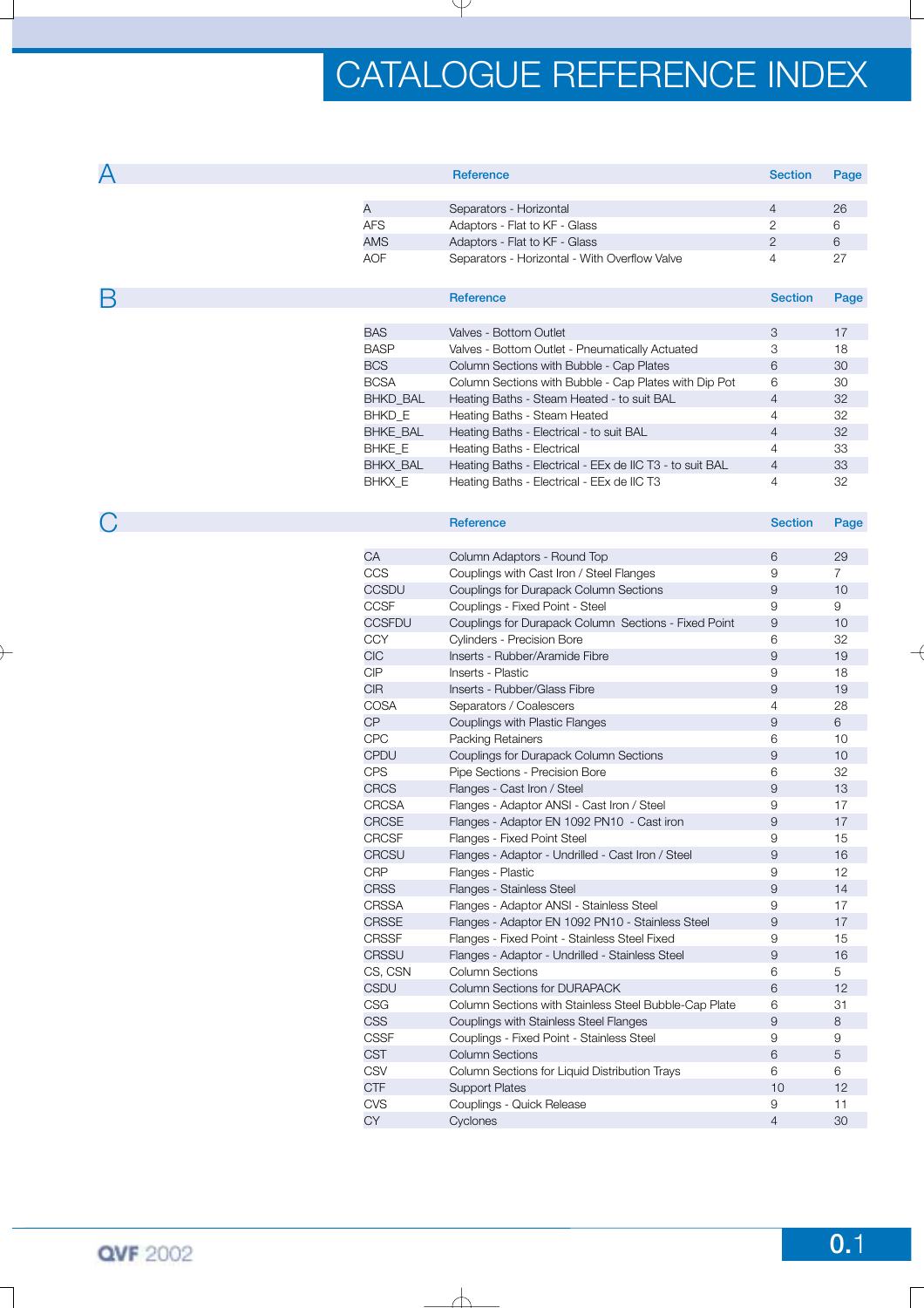|             | Reference                                           | <b>Section</b> | Page           |
|-------------|-----------------------------------------------------|----------------|----------------|
|             |                                                     |                |                |
| <b>DFSS</b> | <b>Compression Springs</b>                          | 9              | 20             |
| <b>DP</b>   | Dip Pipes - Straight                                | 4              | 21             |
| <b>DP</b>   | Dip Pipes - Angled                                  | 4              | 22             |
| DPB45       | Bends - 45° - Jacketed                              | 2              | 20             |
| DPB90       | Bends - 90° - Jacketed                              | $\mathbf{2}$   | 20             |
| <b>DPED</b> | Valves - Angle - Jacketed                           | 3              | $\overline{7}$ |
| <b>DPS</b>  | Pipe Sections - Jacketed                            | $\overline{c}$ | 19             |
| <b>DPT</b>  | Tee Pieces - Equal - Jacketed                       | $\overline{2}$ | 21             |
| <b>DPTU</b> | Tee Pieces - Unequal - Jacketed                     | $\mathbf{2}$   | 21             |
| <b>DPVD</b> | Valves - Straight Through - Jacketed                | 3              | $\overline{7}$ |
| <b>DUPA</b> | <b>DURAPACK<sup>®</sup></b> Elements                | 6              | 11             |
| <b>DVSC</b> | Vessels - Spherical - Jacketed                      | 4              | 8              |
| DVZ         | Vessels - Cylindrical - Jacketed                    | $\overline{4}$ | 14             |
| DVZ         | Vessels - Cylindrical - Jacketed                    | 4              | 15             |
| DVZ_BAL     | Vessels - Cylindrical - Jacketed - to suit BAL      | $\overline{4}$ | 13             |
| DVZ_BAL     | Vessels - Cylindrical - Jacketed - to suit BAL      | 4              | 13             |
|             |                                                     |                |                |
|             | Reference                                           | <b>Section</b> | Page           |
|             |                                                     |                |                |
| <b>EH</b>   | Heat Exchangers - Coil Type - Immersion - Stainless | 5              | 23             |
| <b>EMP</b>  | Spacers - Metal / PTFE                              | 9              | 29             |
|             |                                                     |                |                |

F **Reference Section Page**

| <b>FAK</b>   | Stirrer Drives - Compact - EEx de IIC T4                 | 4 | 40 |
|--------------|----------------------------------------------------------|---|----|
| <b>FAL</b>   | Stirrer Drives - EEx de II T4                            | 4 | 38 |
| <b>FBCS</b>  | Bellows - Glass to Glass - Cast Iron Flanges             | 9 | 26 |
| <b>FBCSA</b> | Bellows - Glass to ANSI - Cast Iron Flanges              | 9 | 27 |
| <b>FBCSE</b> | Bellows - Glass to EN 1092 PN10 - Cast Iron Flanges      | 9 | 27 |
| <b>FBSS</b>  | Bellows - Glass to Glass - Stainless Steel Flanges       | 9 | 26 |
| <b>FBSSA</b> | Bellows - Glass to ANSI - Stainless Steel Flanges        | 9 | 27 |
| <b>FBSSE</b> | Bellows - Glass to EN1092 PN10 - Stainless Steel Flanges | 9 | 27 |
| <b>FC</b>    | Column Packing                                           | 6 | 9  |
| <b>FCD</b>   | Distributors - Channel                                   | 6 | 20 |
| FH.          | Column Adaptors - Flat Top                               | 6 | 28 |
| <b>FD</b>    | <b>Spray Feed Pipes</b>                                  | 6 | 18 |
| <b>FIL</b>   | <b>Filter Plates</b>                                     | 6 | 33 |
| <b>FML</b>   | Flowmeters - Without Contact Device                      | 8 | 17 |
| <b>FMLC</b>  | Flowmeters - With Contact Device                         | 8 | 17 |
| <b>FMT</b>   | Flowmeters - With Electrical Output                      | 8 | 19 |
| <b>FP</b>    | Column Feed Pipes - Straight                             | 6 | 17 |
| <b>FPS</b>   | Column Feed Pipes - Angled                               | 6 | 17 |
| <b>FR</b>    | <b>Spray Feed Section</b>                                | 6 | 18 |
| <b>FSD</b>   | Distributor Sections - for Nozzle Distributors           | 6 | 23 |
| FT.          | Reflux Separators- Pneumatically Operated - External     | 6 | 27 |
| <b>FTD</b>   | Distributors - Tube Type                                 | 6 | 21 |
| <b>FV</b>    | Distributors - Nozzle Type - Redistribution              | 6 | 23 |
| <b>FVA</b>   | Distributors - Nozzles Type - Feed Distribution          | 6 | 22 |
| <b>FVT</b>   | Valves - Butterfly                                       | 3 | 27 |
| FVT/1        | Couplings for Butterfly Valve - Glass to Glass           | 9 | 32 |
| FVT/2        | Couplings for Butterfly Valve - Glass to EN1092 PN10     | 9 | 33 |

| Н |            | Reference                          | <b>Section</b> | Page |
|---|------------|------------------------------------|----------------|------|
|   |            |                                    |                |      |
|   | <b>HD</b>  | Packing Supports                   | 6              |      |
|   | <b>HEB</b> | Heat Exchangers - Coil Type Boiler | 5              | У    |
|   | <b>HEC</b> | Heat Exchangers - Coil Type        | 5              | 5    |
|   | <b>HEF</b> | Heat Exchangers - Liquid Cooler    | 5.             |      |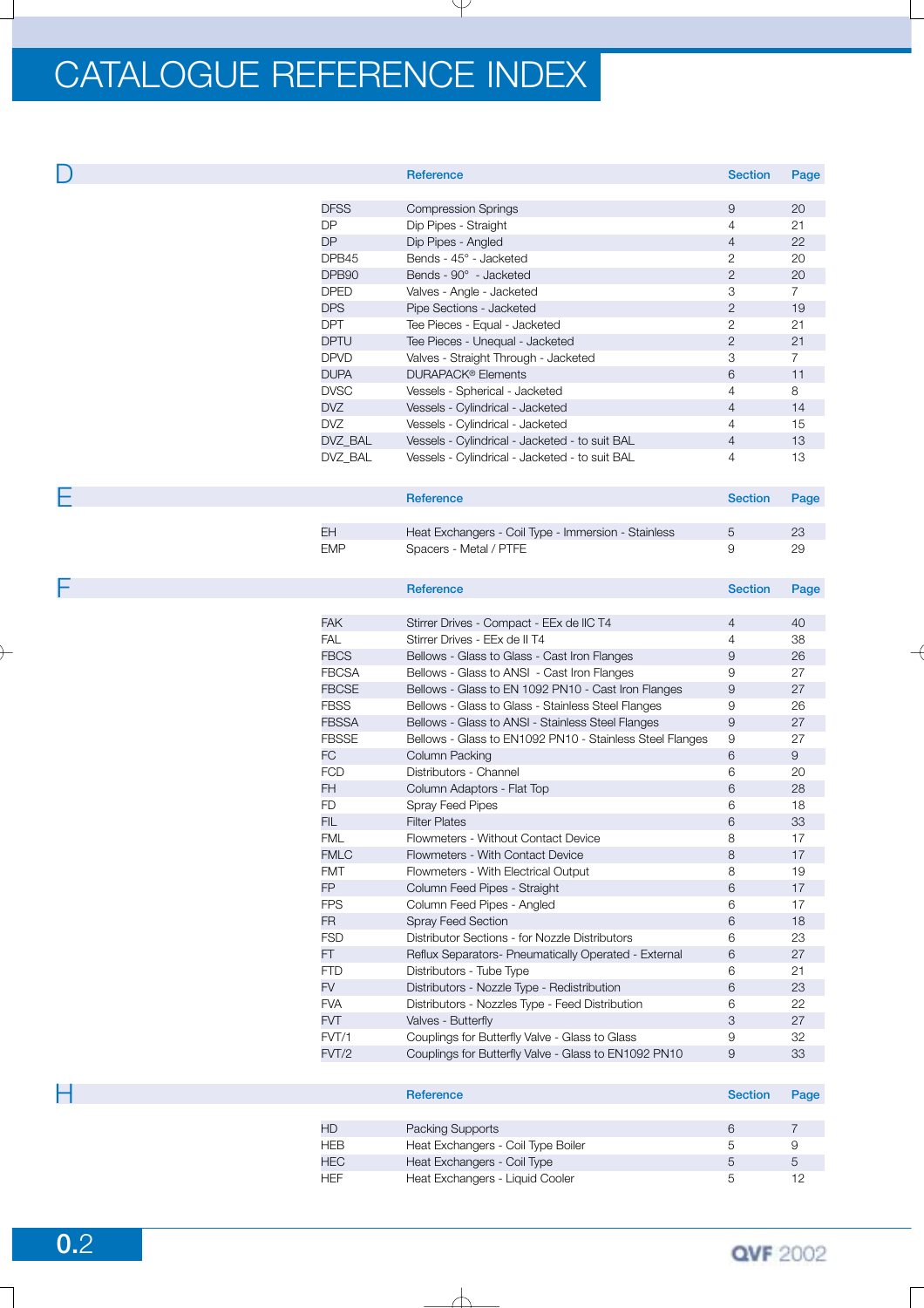| Н                 |             | <b>Reference</b>                                  | <b>Section</b>   | Page           |
|-------------------|-------------|---------------------------------------------------|------------------|----------------|
|                   |             |                                                   |                  |                |
|                   | <b>HEG</b>  | Vent Condensers                                   | $\overline{5}$   | 13             |
|                   | <b>HEM</b>  | Heat Exchangers - Immersion                       | 5                | 10             |
|                   | <b>HHK</b>  | <b>Heating Mantles</b>                            | $\overline{4}$   | 31             |
|                   | HK          | Pipeline Support Brackets                         | 10               | 15             |
|                   | HK_E        | Pipeline Support Brackets                         | 10               | 15             |
|                   | <b>HR</b>   | Suppors - Pipeline                                | 10               | 16             |
|                   | HR_E        | Supports - Pipeline                               | 10               | 16             |
|                   | <b>HS</b>   | Pipe Hangers                                      | 10               | 17             |
|                   | $HS_E$      | Pipe Hangers, Stainless Steel                     | 10               | 17             |
|                   |             |                                                   |                  |                |
| Κ                 |             | Reference                                         | <b>Section</b>   | Page           |
|                   |             |                                                   |                  |                |
|                   | KH          | <b>Ball-valves</b>                                | 3                | 24             |
|                   | <b>KHK</b>  | Ball-valves - Compact                             | 3                | 25             |
|                   | <b>KHKP</b> | Ball-valves - Compact - Pneumatically Actuated    | 3                | 26             |
|                   | <b>KHP</b>  | Ball-valves - Pneumatically Actuated              | 3                | 26             |
|                   | <b>KMC</b>  | <b>Rapid Closures</b>                             | $\boldsymbol{9}$ | 11             |
|                   | <b>KRH</b>  | Heat Exchanger - Circular Ring Type - Immersion   | $\,$ 5 $\,$      | 24             |
|                   | <b>KRT</b>  | Adaptors - Flat to KF - PTFE                      | $\sqrt{2}$       | 15             |
|                   | <b>KSG</b>  | Gaskets - Flexible                                | 9                | 24             |
|                   |             |                                                   |                  |                |
|                   |             | <b>Reference</b>                                  | <b>Section</b>   | Page           |
|                   |             |                                                   |                  |                |
|                   | <b>LB</b>   | Packing Supports                                  | 6                | $\overline{7}$ |
|                   | LBE         | Packing Supports                                  | 6                | 8              |
|                   | <b>LEC</b>  | Level Control - Electrical                        | 8                | 20             |
|                   | LET         | Level Measurement - Electrical                    | 8                | 22             |
|                   | LS          | <b>Liquid Seals</b>                               | 6                | 28             |
|                   |             |                                                   |                  |                |
| M                 |             | Reference                                         | <b>Section</b>   | Page           |
|                   |             |                                                   |                  |                |
|                   | <b>MSC</b>  | Hoses for Service Connections QVF / EN 1092 PN 16 | $\overline{9}$   | 31             |
|                   | <b>MSCE</b> | Hoses for Service Connections EN 1092 PN 16       | 9                | 31             |
|                   | MV          | Valves - Diaphragm                                | 3                | 23             |
|                   |             |                                                   |                  |                |
| N                 |             | Reference                                         | <b>Section</b>   | Page           |
|                   |             |                                                   |                  |                |
|                   | <b>NRV</b>  | Valves - Non-Return - Ball Type                   | 3                | 8              |
|                   |             |                                                   |                  |                |
| $\left(\ \right)$ |             | Reference                                         | <b>Section</b>   | Page           |
|                   |             |                                                   |                  |                |
|                   | OF          | Valves - Adjustable Overflow                      | 3                | 17             |
|                   |             |                                                   |                  |                |
| Ρ                 |             | Reference                                         | <b>Section</b>   | Page           |
|                   |             |                                                   |                  |                |
|                   | <b>PB10</b> | Bends - 10°                                       | $\mathbf{2}$     | 11             |
|                   | <b>PB45</b> | Bends - 45°                                       | $\mathbf{2}$     | 10             |
|                   | <b>PB80</b> | Bends - 80°                                       | $\overline{c}$   | 10             |
|                   | <b>PB90</b> | Bends - 90°                                       | $\overline{c}$   | 9              |
|                   | <b>PBE</b>  | <b>Closures</b>                                   | $\mathbf{2}$     | 15             |
|                   | PBR         | Reducers - 90° Bend                               | $\mathbf{2}$     | 8              |
|                   | PBT         | Bends-90° with Thermometer Branch                 | $\mathbf{2}$     | 11             |
|                   | PED         | Valves - Angle                                    | 3                | 5              |
|                   | <b>PEM</b>  | Valves - Angle - Kämmer Actuator                  | 3                | 12             |
|                   | <b>PES</b>  | Valves - Angle - Samson Actuator                  | 3                | 12             |
|                   | <b>PEV</b>  | Valves - Sampling                                 | 3                | 22             |
|                   | PEW         | Valves - Sampling - for Vacuum                    |                  |                |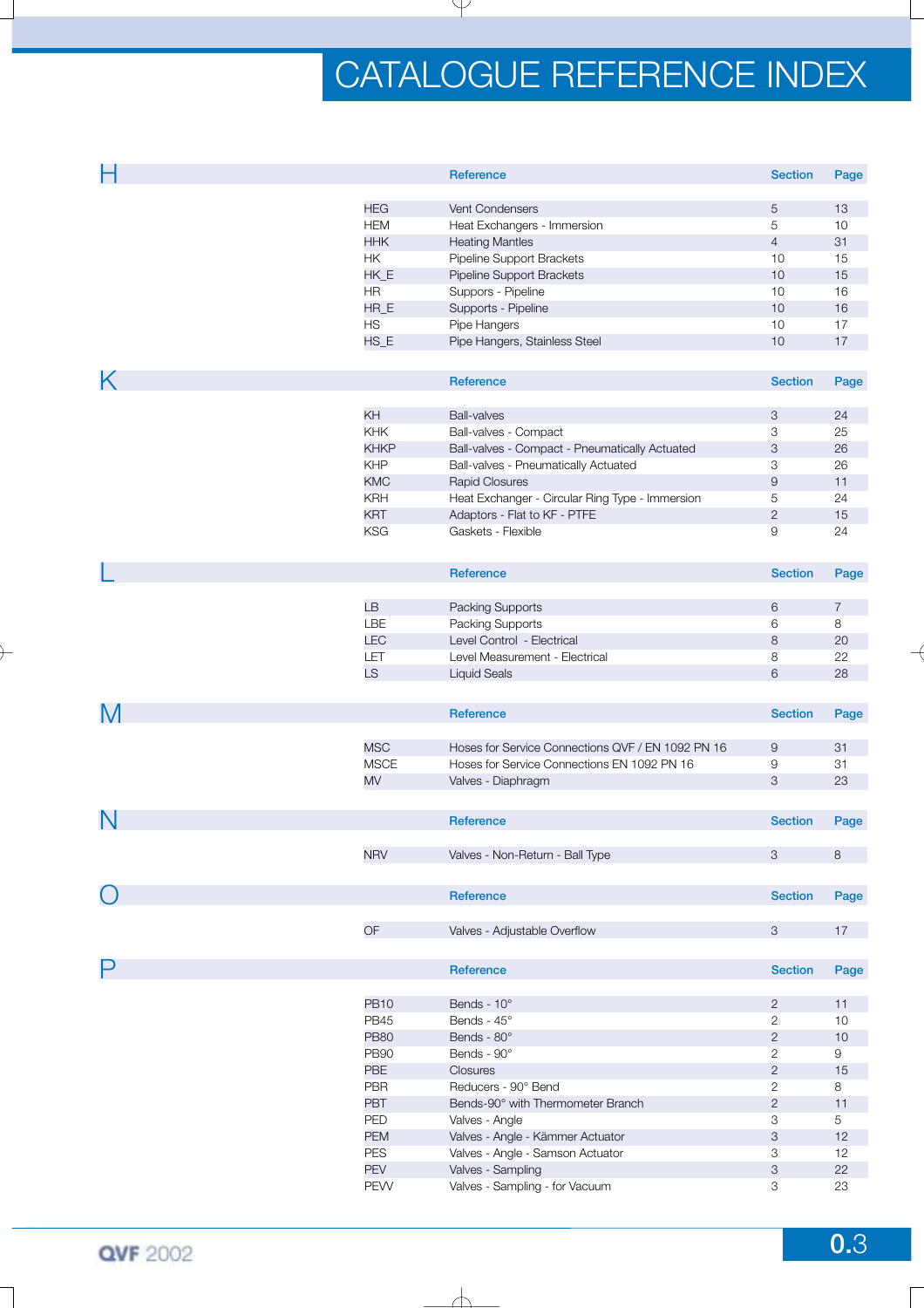|                | Reference                                   | <b>Section</b> | Page           |
|----------------|---------------------------------------------|----------------|----------------|
|                |                                             |                |                |
| <b>PFC</b>     | Filters - Pipeline                          | 3              | 28             |
| <b>PGL</b>     | Pressure Gauge                              | 8              | 13             |
| <b>PGLC</b>    | Pressure Gauge - With contact device        | 8              | 13             |
| <b>PGT</b>     | <b>Pressure Transmitters</b>                | 8              | 14             |
| <b>PHC</b>     | Hose Connectors - Straight                  | $\overline{2}$ | 16             |
| PHC90          | Hose Connectors 90°                         | $\overline{2}$ | 17             |
| <b>PMC</b>     | Hose Connectors - Stainless Steel           | $\mathbf{2}$   | 17             |
| <b>PR</b>      | Reducers - Concentric                       | 2              | $\overline{7}$ |
| <b>PRE</b>     | Reducers - Eccentric                        | $\mathbf{2}$   | 8              |
| <b>PRM</b>     | Valves - Control - Kämmer Actuator          | 3              | 15             |
| <b>PRS</b>     | Valves - Control - Samson Actautor          | 3              | 15             |
| <b>PRV</b>     | Valves - Hand Control                       | 3              | 13             |
| <b>PS</b>      | <b>Pipe Sections</b>                        | $\overline{2}$ | $\overline{4}$ |
| <b>PSF</b>     | Dirt Traps, Coarse                          | 3              | 29             |
| $PSF$ $\ldots$ | Dirt Traps, Fine                            | 3              | 29             |
| <b>PSS</b>     | <b>Spacers</b>                              | $\mathbf{2}$   | 5              |
| <b>PT</b>      | Tee Pieces - Equal                          | $\overline{2}$ | 13             |
| PTU            | Tee Pieces - Unequal                        | 2              | 14             |
| <b>PU</b>      | Bends - U                                   | 2              | 12             |
| <b>PUO</b>     | Bends - U with Bottom Outlet                | $\mathbf{2}$   | 12             |
| <b>PVA</b>     | Valves - Drain                              | 3              | 5              |
| <b>PVD</b>     | Valves - Straight Through - Kämmer Actuator | 3              | $\overline{4}$ |
| <b>PVF</b>     | Valves - Loading                            | 3              | 8              |
| <b>PVL</b>     | Valves - Vent                               | 3              | 6              |
| <b>PVM</b>     | Valves - Straight Through                   | 3              | 11             |
| <b>PVS</b>     | Valves - Straight Through - Samson Actuator | 3              | 11             |
| <b>PVW</b>     | Valves - Three Way flow                     | 3              | 19             |
| <b>PX</b>      | Cross Pieces                                | $\mathbf{2}$   | 13             |
| PY             | Y-Pieces                                    | $\overline{2}$ | 15             |
|                |                                             |                |                |

|     | Reference                                      | <b>Section</b> | Page |
|-----|------------------------------------------------|----------------|------|
|     |                                                |                |      |
| QID | Electrode - PH, Redox, Conductivity - Straight |                | 27   |
| QID | Electrode - PH, Redox, Conductivity - Angled   |                | 27   |
| QIP | Measuring Chamber - PH, Redox, Conductivity    | 8              | 26   |

|           |             | <b>Reference</b>                                      | <b>Section</b> | Page |
|-----------|-------------|-------------------------------------------------------|----------------|------|
|           |             |                                                       |                |      |
|           | RAE.        | Stirrer Drives for Frequency Inverter                 | 4              | 39   |
|           | <b>RAK</b>  | Stirrer Drives - Compact - EEx e II T4                |                | 40   |
|           | <b>RAL</b>  | Stirrer Drives - EEx e II T4                          | 4              | 38   |
|           | RBW_G_G     | Heat Exchangers - Shell and Tube - Glass / Glass      | 5              | 16   |
|           | RBW S G     | Heat Exchangers - Shell and Tube - Glass / Steel      | 5              | 18   |
|           | <b>RDA</b>  | Reflux Separators - Manually Operated                 | 6              | 24   |
|           | <b>RHM</b>  | Reflux Separators - Electromagnetic - Internal        | 6              | 25   |
| RK.       |             | Valves - Non-Return - Flap Type - Glass Body          | 3              | 9    |
|           | <b>RKP</b>  | Valves - Non-Return - Flap Type - PTFE Body           | 3              | 9    |
| <b>RM</b> |             | Valves - Gas Mixing                                   | 3              | 21   |
|           | <b>RRD</b>  | <b>Support Frames</b>                                 | 10             | 11   |
|           | RRD E       | Support Frames - Stainless Steel                      | 10             | 11   |
|           | <b>RRM</b>  | <b>Structure Bushes</b>                               | 10             | 9    |
|           | <b>RSM</b>  | Magnet - Reflux Divider                               | 8              | 24   |
|           | <b>RSP</b>  | Reflux Separators - Pneumatically Operated - Internal | 6              | 26   |
|           | <b>RWSS</b> | <b>Reducing Washers</b>                               | 9              | 21   |

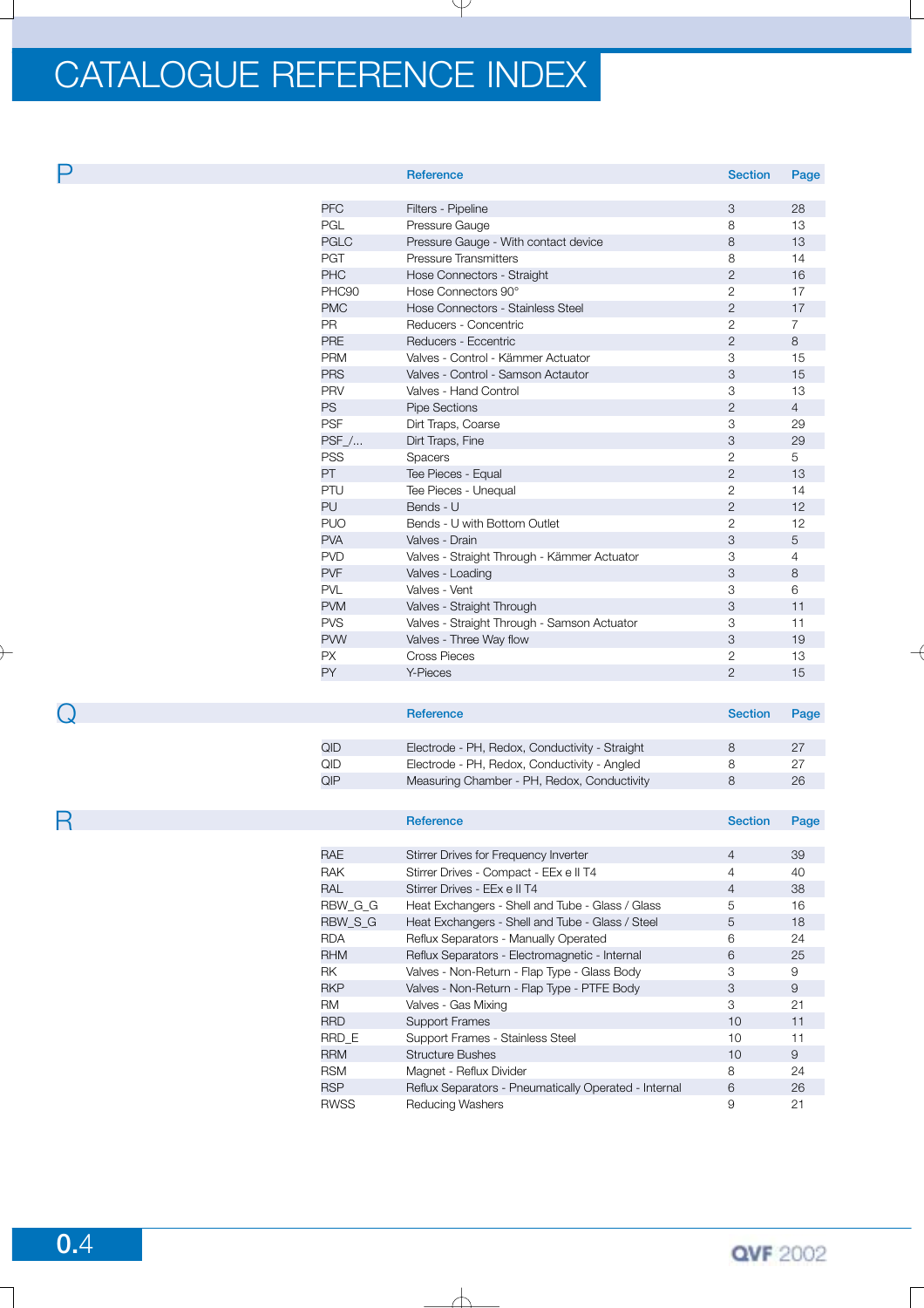| S |              | <b>Reference</b>                           | <b>Section</b> | Page |
|---|--------------|--------------------------------------------|----------------|------|
|   |              |                                            |                |      |
|   | <b>SAE</b>   | Stirrers - Anchor - Glass Coated           | $\overline{4}$ | 44   |
|   | <b>SIE</b>   | Stirrers - Impeller - Glass Coated         | 4              | 44   |
|   | <b>SIRAS</b> | SIRAN <sup>®</sup> Mouldings and Pressings | 6              | 9    |
|   | <b>SP</b>    | Hoses                                      | 9              | 30   |
|   | <b>SPC</b>   | Spacer Rings for Structured Packing        | 6              | 15   |
|   | <b>SPG</b>   | Stirrers - Propeller - Glass               | 4              | 45   |
|   | <b>SPP</b>   | Packing Supports for DURAPACK®             | 6              | 16   |
|   | <b>SPS</b>   | Support Rings for DURAPACK®                | 6              | 13   |
|   | <b>SPSH</b>  | Support Rings for DURAPACK®                | 6              | 14   |
|   | <b>SPST</b>  | Restrainers for Structured Packing PTFE    | 6              | 15   |
|   | <b>SPT</b>   | Stirrers - Propeller - PTFE                | 4              | 43   |
|   | SS           | Spacers                                    | $\overline{2}$ | 5    |
|   | <b>STT</b>   | Stirrers - Turbine - PTFE                  | $\overline{4}$ | 43   |
|   | <b>SUA</b>   | Support Brackets - Steel                   | 10             | 14   |
|   | SUA_E        | Support Brackets - Stainless Steel         | 10             | 14   |
|   | <b>SUS</b>   | <b>Support Saddles</b>                     | 10             | 15   |
|   | SUS_E        | Support Saddles - Stainless Steel          | 10             | 15   |
|   | <b>SVF</b>   | Valves - Pressure Relief                   | 3              | 16   |
|   | <b>SVH</b>   | <b>Safety Screens</b>                      | 10             | 18   |
|   |              |                                            |                |      |

|              | Reference                                            | <b>Section</b> | Page           |
|--------------|------------------------------------------------------|----------------|----------------|
|              |                                                      |                |                |
| <b>TFR</b>   | <b>Connecting Flanges for Stirrers</b>               | $\overline{4}$ | 42             |
| <b>THAO</b>  | Thermosiphon Units                                   | 4              | 41             |
| THL.         | Thermometers - Local Display - Straight              | 8              | $\overline{4}$ |
| THL45        | Thermometers - Local Display - 45° Angled            | 8              | 5              |
| THL90        | Thermometers - Local Display - 90° Angled            | 8              | 5              |
| <b>THLD</b>  | Thermometers - Remote Dial Display                   | 8              | $\overline{7}$ |
| <b>THLDC</b> | Thermometers - Remote Dial Display - With Contact    | 8              | $\overline{7}$ |
| <b>THR</b>   | Resistance Thermometers - Categorie 2G - Straight    | 8              | 9              |
| THR45        | Resistance Thermometers - Categorie 2G - Angled      | 8              | 9              |
| <b>THRT</b>  | Resistance Thermometers - Categorie 2G -             |                |                |
|              | Straight - Transmitter                               | 8              | 9              |
| THRT45       | Resistance Thermometers - Categorie 2G -             |                |                |
|              | Angled - Transmitter                                 | 8              | 9              |
| <b>THRX</b>  | Resistance Thermometers - Categorie 1G               | 8              | 11             |
| <b>THRXT</b> | Resistance Thermometers - Categorie 1G - Transmitter | 8              | 11             |
| TL           | Redistributors - PTFE                                | 6              | 16             |
| <b>TMM</b>   | Timer - Electric                                     | 8              | 25             |
| <b>TMX</b>   | Timer - Electic - EEx Enclosure                      | 8              | 25             |
| <b>TMXP</b>  | Timer - Pneumatic                                    | 8              | 26             |
| TP           | Gaskets - Flat                                       | 9              | 23             |
| <b>TPG</b>   | <b>Thermometer Pockets</b>                           | 8              | 15             |
| <b>TR</b>    | Gaskets - 'O' Ring - PTFE                            | 9              | 22             |
| <b>TRGMP</b> | Gaskets - GMP-Compliant                              | 9              | 23             |
|              |                                                      |                |                |
|              | <b>Reference</b>                                     | <b>Section</b> | Page           |
|              |                                                      |                |                |

UBD Support Stools 10 10 10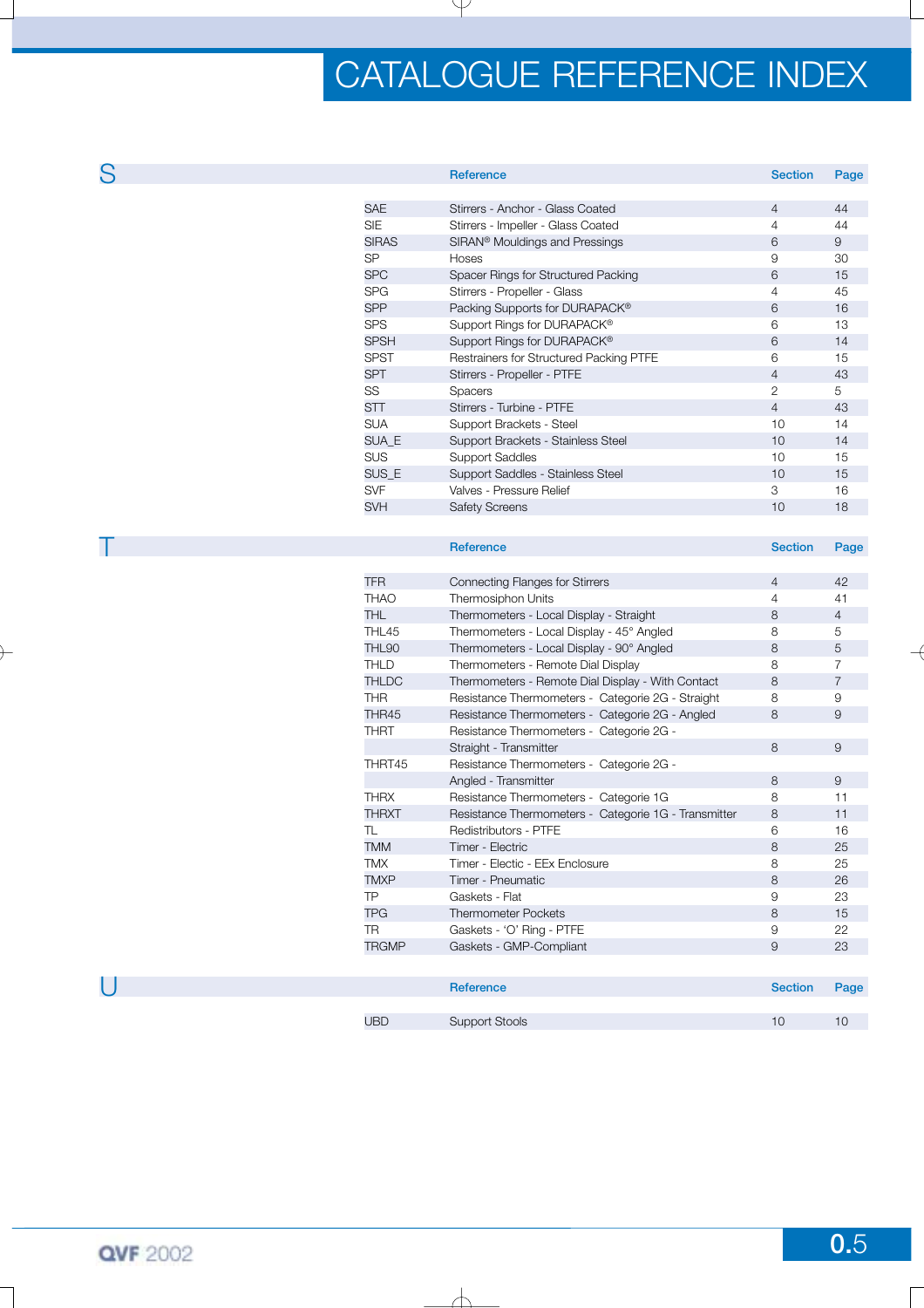|              | Reference                                             | <b>Section</b> | Page           |
|--------------|-------------------------------------------------------|----------------|----------------|
|              |                                                       |                |                |
| <b>VBCS</b>  | Bellows - Vacuum - Glass to Glass - Cast Iron Flanges | 9              | 26             |
| <b>VBCSA</b> | Bellows - Vacuum - Glass to ANSI - Cast Iron Flanges  | 9              | 28             |
| <b>VBCSE</b> | Bellows - Vacuum - Glass to EN 1092 PN10 - Cast Iron  | 9              | 28             |
| <b>VBSS</b>  | Bellows - Vacuum - Glass to Glass -Stainless Flanges  | 9              | 26             |
| <b>VBSSA</b> | Bellows - Vacuum - Glass to ANSI - Stainless Flanges  | 9              | 28             |
| <b>VBSSE</b> | Bellows - Vacuum - Glass to EN1092 PN10 - Stainless   | 9              | 28             |
| <b>VER</b>   | Vessels - Glass - Lined                               | $\overline{4}$ | 24             |
| <b>VERI</b>  | Vessels - Glass - Lined                               | $\overline{4}$ | 24             |
| <b>VERP</b>  | Vessels - Glass - Lined                               | $\overline{4}$ | 23             |
| <b>VFN</b>   | Vessels - Spherical - Mobile                          | $\overline{4}$ | 17             |
| <b>VFPN</b>  | Vessels - Spherical - Mobile with Pump                | $\overline{4}$ | 17             |
| <b>VGFN</b>  | Vessels - Cylindrical - Mobile                        | $\overline{4}$ | 17             |
| <b>VGPN</b>  | Vessels - Cylindrical - Mobile - with Pump            | $\overline{4}$ | 17             |
| <b>VHS</b>   | Holders - Spherical Vessel                            | 10             | 13             |
| VHS E        | Holders - Spherical Vessel - Stainless Steel          | 10             | 13             |
| <b>VHZ</b>   | Holders - Cylindrical Vessel                          | 10             | 13             |
| VHZ_E        | Holders - Cylindrical Vessel Stainless Steel          | 10             | 13             |
| <b>VRSE</b>  | Support Rings - Spherical Vessels                     | 10             | 14             |
| <b>VSC</b>   | Vessels - Spherical - Receiver                        | $\overline{4}$ | 6              |
| <b>VSH</b>   | Vessels - Spherical - for Immersion Heaters           | $\overline{4}$ | $\overline{7}$ |
| <b>VSM</b>   | Vessels - Spherical - Reaction                        | $\overline{4}$ | 6              |
| VZ           | Vessels - Universal                                   | 4              | 10             |
| VZ_BAS       | Vessels - Cylindrical - For Bottom Outlet Valve       | $\overline{4}$ | 9              |
| VZ           | Vessels - Universal                                   | $\overline{4}$ | 10             |
| <b>VZC</b>   | Covers for Receivers & Spherical Vessels              | $\overline{4}$ | 18             |
| <b>VZG</b>   | Vessels - Cylindrical - Graduated                     | $\overline{4}$ | 11             |
| <b>VZG</b>   | Vessels - Cylindrical - Graduated                     | $\overline{4}$ | 12             |
| <b>VZMC</b>  | Covers with Central Stirrer Branch                    | 4              | 19             |
| <b>VZME</b>  | Covers with Excentric Stirrer Branch                  | $\overline{4}$ | 20             |
| <b>VZR</b>   | Covers for Reaction Vessels                           | $\overline{4}$ | 20             |

| <b>STRUCTURE</b> |             | <b>Reference</b>                            | <b>Section</b>  | Page           |
|------------------|-------------|---------------------------------------------|-----------------|----------------|
|                  |             |                                             |                 |                |
|                  | DI916- - A2 | Grub Screws - Stainless Steel               | 10 <sup>°</sup> | 8              |
|                  | DI916- - ST | <b>Grub Screws</b>                          | 10              | 8              |
|                  | KK.         | <b>Fittings</b>                             | 10              | $\overline{7}$ |
|                  | KK_E        | Fittings - Stainless Steel                  | 10              |                |
|                  | <b>KKO</b>  | Fittings - Open Sided                       | 10              | 8              |
|                  | KKO E       | Fittings - Open Sided - Stainless steel     | 10              | 8              |
|                  | M-KK        | Fittings - Coated Blue                      | 10              | $\overline{7}$ |
|                  | M-KKO       | Fittings - Open Sided - Coated Blue         | 10              | 8              |
|                  | M-RO E      | Structure Tubing - Ground - Stainless Steel | 10              | 5              |
|                  | RC          | Fittings - Reducing                         | 10              | 9              |
|                  | RC E        | Fittings - Reducing - Stainless Steel       | 10              | 9              |
|                  | RO          | Structure Tubing - Galvanised Steel         | 10              | 5              |
|                  | RO E        | Structure Tubing - Stainless Steel          | 10              | 5              |
|                  | <b>RP</b>   | Plugs for Tube End                          | 10              | $\overline{7}$ |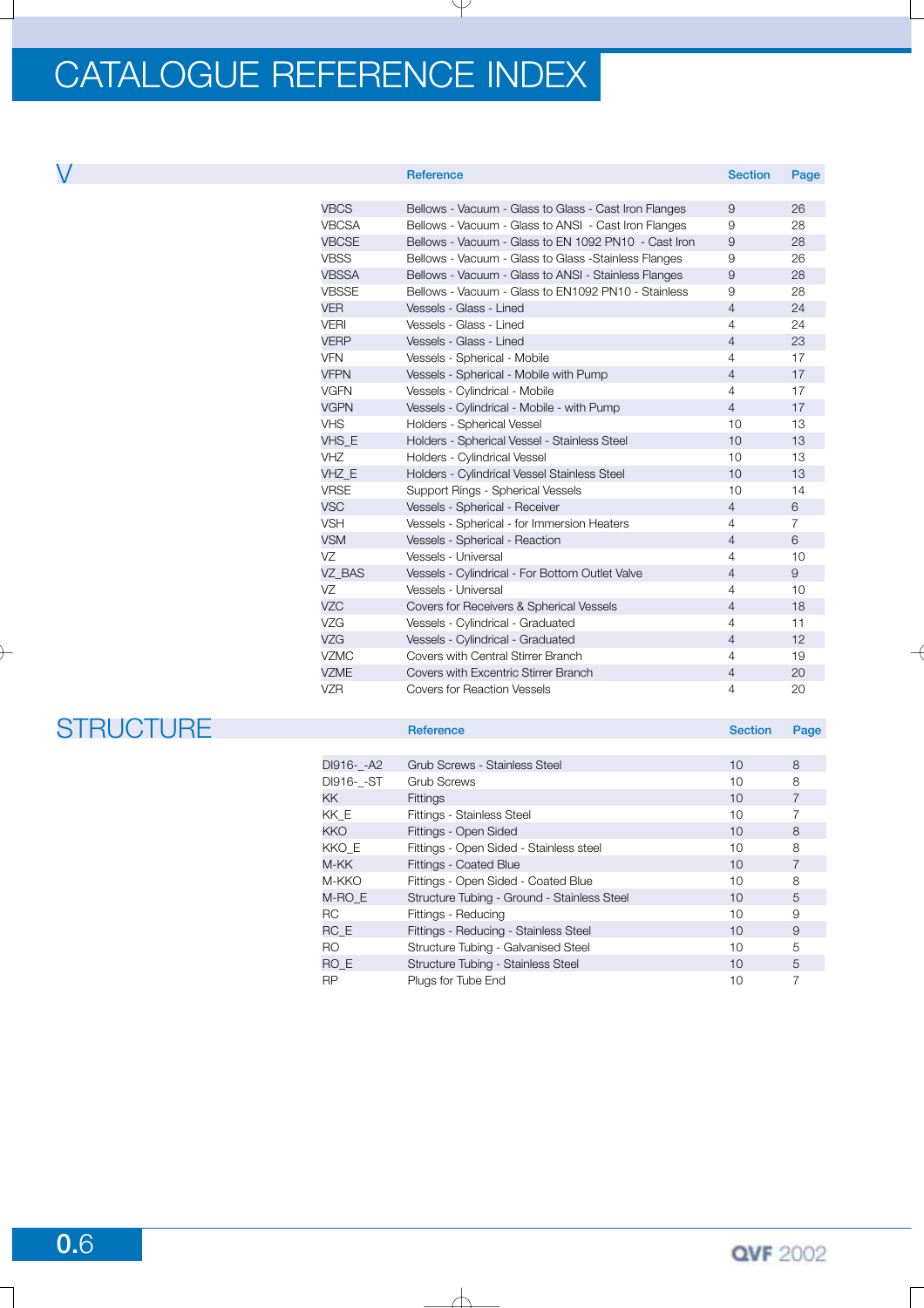| Α | Reference                                                |               | <b>Section</b> | Page           |
|---|----------------------------------------------------------|---------------|----------------|----------------|
|   |                                                          |               |                |                |
|   | Adaptors - Flat to KF - Glass                            | <b>AFS</b>    | $\overline{2}$ | 6              |
|   | Adaptors - Flat to KF - Glass                            | AMS           | 2              | 6              |
|   | Adaptors - Flat to KF - PTFE                             | <b>KRT</b>    | 2              | 15             |
|   |                                                          |               |                |                |
| В | Reference                                                |               | <b>Section</b> | Page           |
|   | Bends - 45° - Jacketed                                   | DPB45         | $\overline{2}$ | 20             |
|   | Bends - 90° - Jacketed                                   |               |                |                |
|   |                                                          | DPB90         | $\overline{2}$ | 20             |
|   | Bellows - Glass to Glass - Cast Iron Flanges             | <b>FBCS</b>   | $\overline{9}$ | 26             |
|   | Bellows - Glass to ANSI - Cast Iron Flanges              | <b>FBCSA</b>  | 9              | 27             |
|   | Bellows - Glass to EN 1092 PN10 -                        |               |                |                |
|   | Cast Iron Flanges                                        | <b>FBCSE</b>  | 9              | 27             |
|   | Bellows - Glass to Glass - Stainless Steel Flanges  FBSS |               | $\overline{9}$ | 26             |
|   | Bellows - Glass to ANSI - Stainless Steel Flanges        | <b>FBSSA</b>  | 9              | 27             |
|   | Bellows - Glass to EN1092 PN10 -                         |               |                |                |
|   | <b>Stainless Steel Flanges</b>                           | <b>FBSSE</b>  | 9              | 27             |
|   | <b>Ball-valves</b>                                       | KH            | 3              | 24             |
|   | Ball-valves - Compact                                    | <b>KHK</b>    | 3              | 25             |
|   | Ball-valves - Compact - Pneumatically Actuated           | <b>KHKP</b>   | 3              | 26             |
|   | Ball-valves - Pneumatically Actuated                     | KHP           | 3              | 26             |
|   | Bends - 10°                                              | <b>PB10</b>   | $\overline{2}$ | 11             |
|   | Bends - 45°                                              | <b>PB45</b>   | $\overline{2}$ | 10             |
|   | Bends - 80°                                              | <b>PB80</b>   | 2              | 10             |
|   | Bends - 90°                                              | <b>PB90</b>   | $\overline{2}$ | 9              |
|   | Bends-90° with Thermometer Branch                        | <b>PBT</b>    | 2              | 11             |
|   | Bends - U                                                | PU            | $\mathbf{2}$   | 12             |
|   | Bends - U with Bottom Outlet                             | <b>PUO</b>    | 2              | 12             |
|   |                                                          |               |                |                |
|   | Bellows - Vacuum - Glass to Glass -                      | <b>VBCS</b>   | $\overline{9}$ |                |
|   | Cast Iron Flanges                                        |               |                | 26             |
|   | Bellows - Vacuum - Glass to ANSI -                       |               |                |                |
|   | Cast Iron Flanges                                        | <b>VBCSA</b>  | $\overline{9}$ | 28             |
|   | Bellows - Vacuum - Glass to EN 1092 PN10 -               |               |                |                |
|   | Cast Iron                                                | <b>VBCSE</b>  | 9              | 28             |
|   | Bellows - Vacuum - Glass to Glass -                      |               |                |                |
|   | <b>Stainless Flanges</b>                                 | <b>VBSS</b>   | $\overline{9}$ | 26             |
|   | Bellows - Vacuum - Glass to ANSI -                       |               |                |                |
|   | <b>Stainless Flanges</b>                                 | <b>VBSSA</b>  | 9              | 28             |
|   | Bellows - Vacuum - Glass to EN1092 PN10 -                |               |                |                |
|   | <b>Stainless</b>                                         | <b>VBSSE</b>  | 9              | 28             |
|   |                                                          |               |                |                |
|   | Reference                                                |               | <b>Section</b> | Page           |
|   |                                                          |               |                |                |
|   |                                                          | <b>BCS</b>    | 6              | 30             |
|   | Column Sections with Bubble - Cap Plates                 |               |                |                |
|   | Column Sections with Bubble -                            |               |                |                |
|   | Cap Plates with Dip Pot                                  | <b>BCSA</b>   | 6              | 30             |
|   | Column Adaptors - Round Top                              | CA            | 6              | 29             |
|   | Couplings with Cast Iron / Steel Flanges                 | <b>CCS</b>    | $\overline{9}$ | $\overline{7}$ |
|   | Couplings for Durapack Column Sections                   | CCSDU         | 9              | 10             |
|   | Couplings - Fixed Point - Steel                          | <b>CCSF</b>   | $\overline{9}$ | 9              |
|   | Couplings for Durapack Column Sections -                 |               |                |                |
|   | <b>Fixed Point</b>                                       | <b>CCSFDU</b> | 9              | 10             |
|   | Cylinders - Precision Bore                               | <b>CCY</b>    | 6              | 32             |
|   | Couplings with Plastic Flanges                           | CP            | $\overline{9}$ | 6              |
|   | Couplings for Durapack Column Sections                   | <b>CPDU</b>   | 9              | 10             |
|   | <b>Column Sections</b>                                   | CS, CSN       | 6              | 5              |
|   | <b>Column Sections for DURAPACK</b>                      | <b>CSDU</b>   | 6              | 12             |
|   | Column Sections with Stainless Steel                     |               |                |                |
|   | <b>Bubble-Cap Plate</b>                                  | <b>CSG</b>    | 6              | 31             |
|   | Couplings with Stainless Steel Flanges                   | <b>CSS</b>    | $\overline{9}$ | 8              |
|   |                                                          |               |                |                |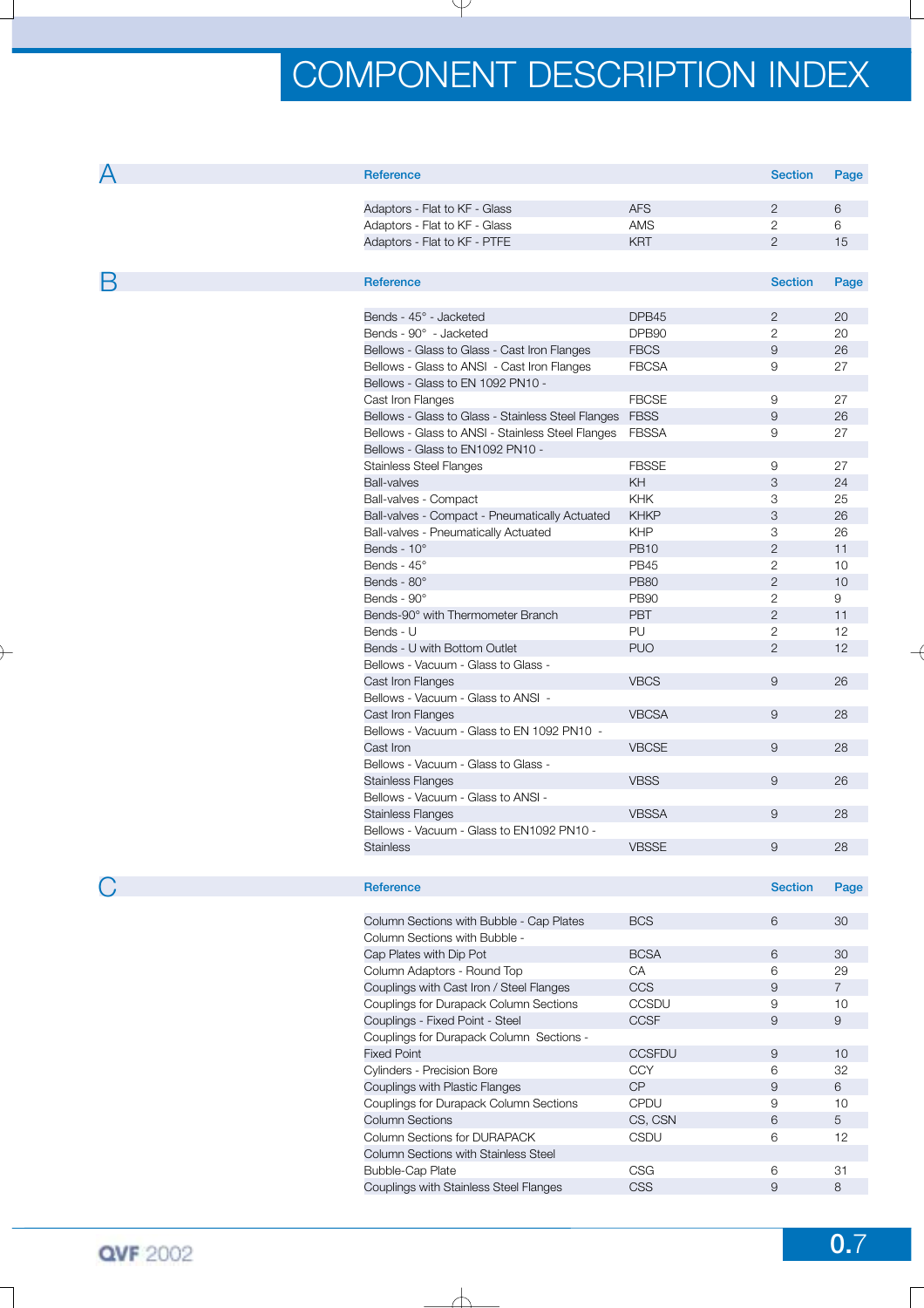| Reference                                              |              | <b>Section</b>   | Page           |
|--------------------------------------------------------|--------------|------------------|----------------|
|                                                        |              |                  |                |
| Couplings - Fixed Point - Stainless Steel              | <b>CSSF</b>  | 9                | 9              |
| <b>Column Sections</b>                                 | <b>CST</b>   | 6                | 5              |
| Column Sections for Liquid Distribution Trays          | <b>CSV</b>   | 6                | 6              |
| Couplings - Quick Release                              | <b>CVS</b>   | 9                | 11             |
| Cyclones                                               | <b>CY</b>    | $\overline{4}$   | 30             |
| <b>Compression Springs</b>                             | <b>DFSS</b>  | 9                | 20             |
|                                                        |              |                  |                |
| Column Packing                                         | <b>FC</b>    | 6                | 9              |
| Column Adaptors - Flat Top                             | FH           | 6                | 28             |
| Column Feed Pipes - Straight                           | FP           | 6                | 17             |
| Column Feed Pipes - Angled                             | <b>FPS</b>   | 6                | 17             |
| Couplings for Butterfly Valve - Glass to Glass         | FVT/1        | 9                | 32             |
| Couplings for Butterfly Valve -                        |              |                  |                |
| Glass to EN1092 PN10                                   | FVT/2        | 9                | 33             |
| Closures                                               | PBE          | $\mathbf{2}$     | 15             |
| <b>Cross Pieces</b>                                    | <b>PX</b>    | $\mathbf{2}$     | 13             |
| Connecting Flanges for Stirrers                        | TFR          | $\overline{4}$   | 42             |
| Covers for Receivers & Spherical Vessels               | VZC          | $\overline{4}$   | 18             |
| Covers with Central Stirrer Branch                     | <b>VZMC</b>  | $\overline{4}$   | 19             |
| Covers with Excentric Stirrer Branch                   | <b>VZME</b>  | $\overline{4}$   | 20             |
| <b>Covers for Reaction Vessels</b>                     | VZR          | $\overline{4}$   | 20             |
|                                                        |              |                  |                |
| <b>Reference</b>                                       |              | <b>Section</b>   | Page           |
|                                                        |              |                  |                |
|                                                        |              |                  |                |
| Dip Pipes - Straight                                   | <b>DP</b>    | $\overline{4}$   | 21             |
| Dip Pipes - Straight                                   | <b>DP</b>    | $\overline{4}$   | 22             |
| <b>DURAPACK<sup>®</sup></b> Elements                   | <b>DUPA</b>  | 6                | 11             |
| Distributors - Channel                                 | <b>FCD</b>   | 6                | 20             |
| Distributor Sections - for Nozzle Distributors         | <b>FSD</b>   | 6                | 23             |
| Distributors - Tube Type                               | <b>FTD</b>   | 6                | 21             |
| Distributors - Nozzle Type - Redistribution            | <b>FV</b>    | 6                | 23             |
| Distributors - Nozzles Type - Feed Distribution        | <b>FVA</b>   | 6                | 22             |
| Dirt Traps, Coarse                                     | <b>PSF</b>   | 3                | 29             |
| Dirt Traps, Fine                                       | $PSF$        | 3                | 29             |
|                                                        |              |                  |                |
| <b>Reference</b>                                       |              | <b>Section</b>   | Page           |
|                                                        |              |                  |                |
| Electrode - PH, Redox, Conductivity - Straight         | QID          | 8                | 27             |
| Electrode - PH, Redox, Conductivity - Angled           | QID          | 8                | 27             |
|                                                        |              |                  |                |
| Reference                                              |              | <b>Section</b>   | Page           |
|                                                        |              |                  |                |
| Flanges - Cast Iron / Steel                            | <b>CRCS</b>  | 9                | 13             |
| Flanges - Adaptor ANSI - Cast Iron / Steel             | <b>CRCSA</b> | $\hbox{9}$       | 17             |
| Flanges - Adaptor EN 1092 PN10 - Cast iron             | CRCSE        | $\hbox{9}$       | 17             |
| Flanges - Fixed Point Steel                            | CRCSF        | 9                | 15             |
| Flanges - Adaptor - Undrilled - Cast Iron / Steel      | <b>CRCSU</b> | $\boldsymbol{9}$ | 16             |
| Flanges - Plastic                                      | <b>CRP</b>   | 9                |                |
|                                                        |              |                  | 12             |
| Flanges - Stainless Steel                              | <b>CRSS</b>  | $\boldsymbol{9}$ | 14             |
| Flanges - Adaptor ANSI - Stainless Steel               | CRSSA        | 9                | 17             |
| Flanges - Adaptor EN 1092 PN10 - Stainless Steel CRSSE |              | $\overline{9}$   | 17             |
| Flanges - Fixed Point - Stainless Steel Fixed          | CRSSF        | $\mathsf g$      | 15             |
| Flanges - Adaptor - Undrilled - Stainless Steel        | <b>CRSSU</b> | $\boldsymbol{9}$ | 16             |
| <b>Filter Plates</b>                                   | <b>FIL</b>   | $\,6\,$          | 33             |
| Flowmeters - Without Contact Device                    | <b>FML</b>   | $\,8\,$          | 17             |
| Flowmeters - With Contact Device                       | <b>FMLC</b>  | 8                | 17             |
| Flowmeters - With Electrical Output                    | <b>FMT</b>   | 8                | 19             |
| Filters - Pipeline                                     | <b>PFC</b>   | 3                | 28             |
| Fittings                                               | <b>KK</b>    | 10               | $\overline{7}$ |
| Fittings - Stainless Steel                             | KK_E         | 10               | 7              |
| Fittings - Open Sided                                  | KKO          | 10               | 8              |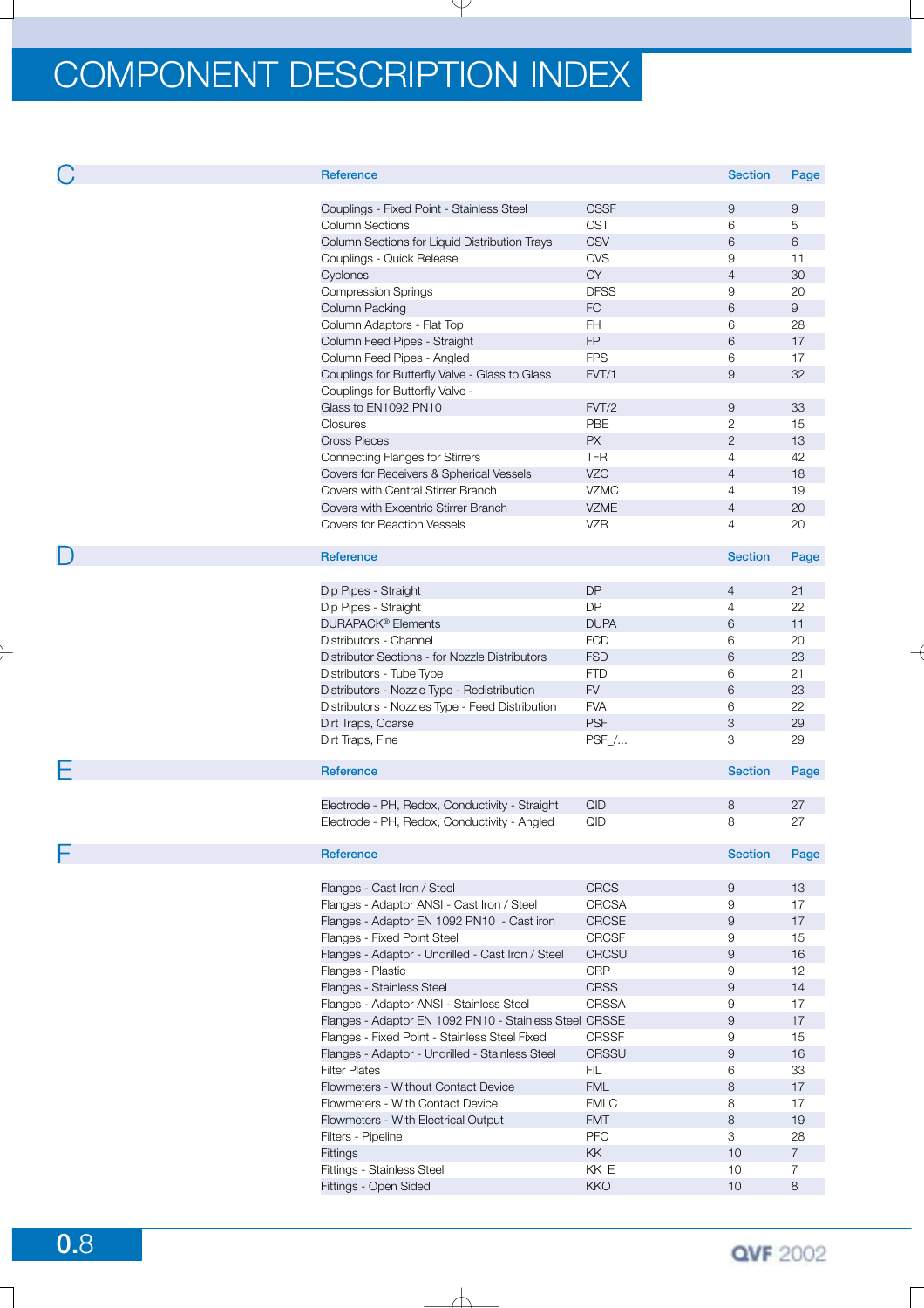|   | <b>Reference</b>                                                             |                                                   | <b>Section</b> | Page           |
|---|------------------------------------------------------------------------------|---------------------------------------------------|----------------|----------------|
|   | Fittings - Open Sided - Stainless steel                                      | KKO_E                                             | 10             | 8              |
|   | Fittings - Coated Blue                                                       | M-KK                                              | 10             | $\overline{7}$ |
|   | Fittings - Open Sided - Coated Blue                                          | M-KKO                                             | 10             | 8              |
|   | Fittings - Reducing                                                          | <b>RC</b>                                         | 10             | 9              |
|   | Fittings - Reducing - Stainless Steel                                        | $RC_E$                                            | 10             | 9              |
|   |                                                                              |                                                   |                |                |
|   | Reference                                                                    |                                                   | <b>Section</b> | Page           |
| G |                                                                              |                                                   |                |                |
|   | Gaskets - Flexible                                                           | <b>KSG</b>                                        | 9              | 24             |
|   | Gaskets - Flat                                                               | <b>TP</b>                                         | 9              | 23             |
|   | Gaskets - 'O' Ring - PTFE                                                    | <b>TR</b>                                         | 9              | 22             |
|   | Gaskets - GMP-Compliant                                                      | <b>TRGMP</b>                                      | 9              | 23             |
|   | Grub Screws - Stainless Steel                                                | DI916-_-A                                         | 10             | 8              |
|   | <b>Grub Screws</b>                                                           | DI916-_-S                                         | 10             | 8              |
|   |                                                                              |                                                   |                |                |
| п | Reference                                                                    |                                                   | <b>Section</b> | Page           |
|   |                                                                              |                                                   |                |                |
|   | Heating Baths - Steam Heated - to suit BAL<br>Heating Baths - Steam Heated   | BHKD_BA                                           | 4<br>4         | 32<br>32       |
|   | Heating Baths - Electrical - to suit BAL                                     | BHKD_E<br><b>BHKE_BA</b>                          | $\overline{4}$ | 32             |
|   | Heating Baths - Electrical                                                   |                                                   | $\overline{4}$ | 33             |
|   |                                                                              | BHKE_E                                            |                |                |
|   | Heating Baths - Electrical - EEx de IIC T3 -                                 | BHKX_BA                                           | $\overline{4}$ | 33             |
|   | to suit BAL                                                                  |                                                   |                |                |
|   | Heating Baths - Electrical - EEx de IIC T3                                   |                                                   |                | 32             |
|   | Heat Exchangers - Coil Type -                                                | BHKX_E                                            | 4              |                |
|   | Immersion - Stainless                                                        | EH.                                               | 5              | 23             |
|   | Heat Exchangers - Coil Type Boiler                                           | <b>HEB</b>                                        | 5              | 9              |
|   | Heat Exchangers - Coil Type                                                  | <b>HEC</b>                                        | 5              | 5              |
|   | Heat Exchangers - Liquid Cooler                                              | <b>HEF</b>                                        | 5              | 12             |
|   | Heat Exchangers - Immersion                                                  | <b>HEM</b>                                        | 5              | 10             |
|   | <b>Heating Mantles</b>                                                       | <b>HHK</b>                                        | 4              | 31             |
|   | Heat Exchanger - Circular Ring Type - Immersion                              | <b>KRH</b>                                        | 5              | 24             |
|   | <b>Hoses for Service Connections</b>                                         |                                                   |                |                |
|   | QVF / EN 1092 PN 16                                                          | <b>MSC</b>                                        | 9              | 31             |
|   | Hoses for Service Connections EN 1092 PN 16                                  | <b>MSCE</b>                                       | 9              | 31             |
|   | Hose Connectors - Straight                                                   | PHC                                               | $\overline{2}$ | 16             |
|   | Hose Connectors 90°                                                          | PHC90                                             | $\mathbf{2}$   | 17             |
|   | Hose Connectors - Stainless Steel                                            | <b>PMC</b>                                        | $\overline{2}$ | 17             |
|   | Heat Exchangers - Shell and Tube - Glass / Glass RBW_G_                      |                                                   | 5              | 16             |
|   | Heat Exchangers - Shell and Tube - Glass / Steel RBW_S_                      |                                                   | 5              | 18             |
|   | Hoses                                                                        | <b>SP</b>                                         | 9              | 30             |
|   | Holders - Spherical Vessel                                                   | <b>VHS</b>                                        | 10<br>10       | 13<br>13       |
|   | Holders - Spherical Vessel - Stainless Steel                                 | VHS_E<br>VHZ                                      | 10             | $13$           |
|   | Holders - Cylindrical Vessel<br>Holders - Cylindrical Vessel Stainless Steel | VHZ_E                                             | 10             | 13             |
|   |                                                                              |                                                   |                |                |
|   | Reference                                                                    |                                                   | <b>Section</b> | Page           |
|   |                                                                              |                                                   |                |                |
|   | Inserts - Rubber/Aramide Fibre                                               | <b>CIC</b>                                        | 9              | 19             |
|   | Inserts - Plastic                                                            | CIP                                               | 9              | 18             |
|   | Inserts - Rubber/Glass Fibre                                                 | $\ensuremath{\mathsf{C}}\ensuremath{\mathsf{IR}}$ | $\mathsf g$    | 19             |
|   |                                                                              |                                                   |                |                |
|   | Reference                                                                    |                                                   | <b>Section</b> | Page           |
|   |                                                                              |                                                   |                |                |
|   | Level Control - Electrical                                                   | <b>LEC</b>                                        | 8              | 20             |
|   | Level Measurement - Electrical                                               | LET                                               | 8              | 22             |
|   | <b>Liquid Seals</b>                                                          | <b>LS</b>                                         | 6              | 28             |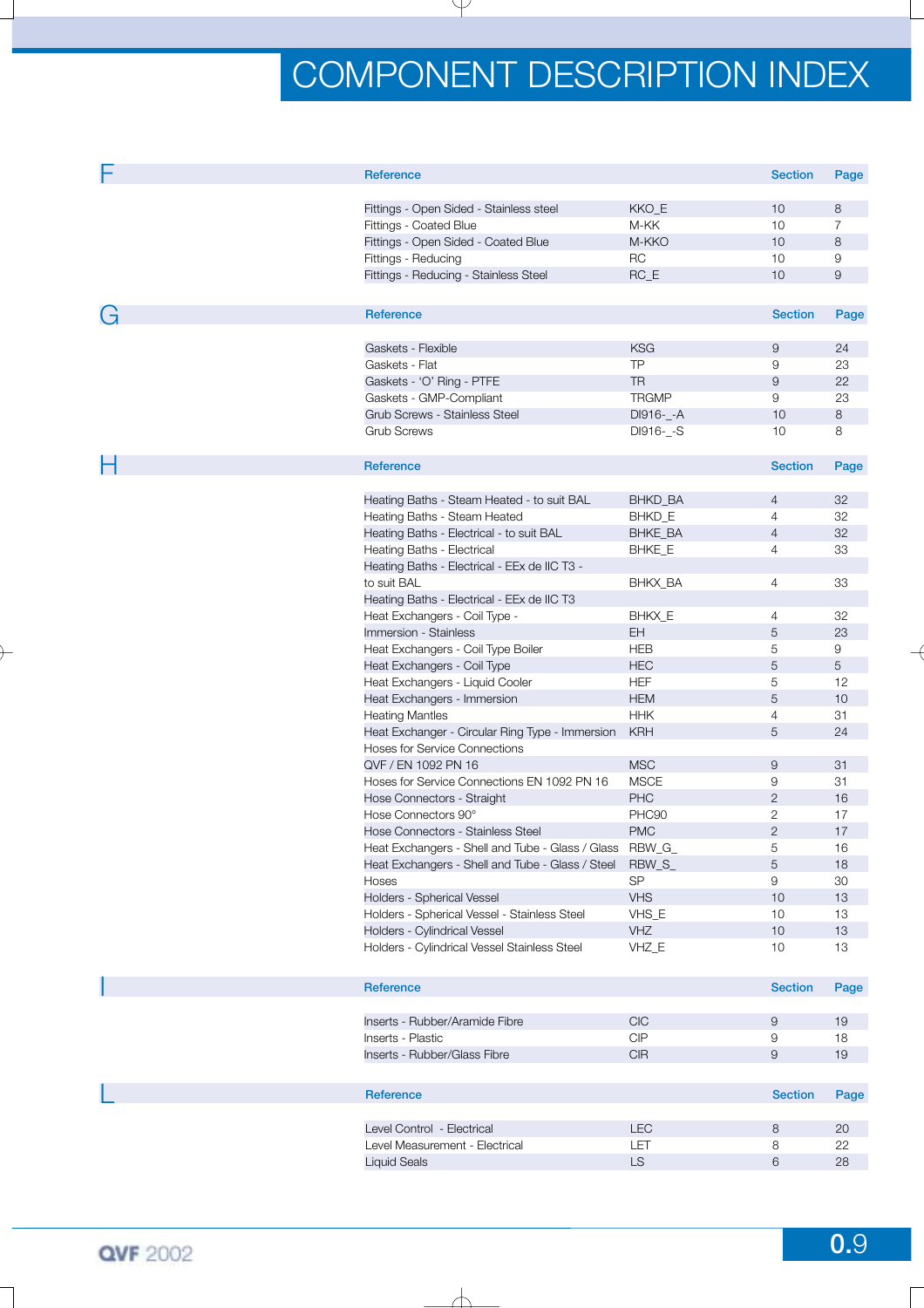| M | Reference                                      |                         | <b>Section</b> | Page           |
|---|------------------------------------------------|-------------------------|----------------|----------------|
|   | Measuring Chamber - PH, Redox, Conductivity    | QIP                     | 8              | 26             |
|   |                                                | <b>RSM</b>              | 8              | 24             |
|   | Magnet - Reflux Divider                        |                         |                |                |
| Ρ | Reference                                      |                         | <b>Section</b> | Page           |
|   |                                                |                         |                |                |
|   | Packing Retainers                              | <b>CPC</b>              | 6              | 10             |
|   | Pipe Sections - Precision Bore                 | <b>CPS</b>              | 6              | 32             |
|   | Pipe Sections - Jacketed                       | <b>DPS</b>              | $\mathbf{2}$   | 19             |
|   | Packing Supports                               | <b>HD</b>               | 6              | $\overline{7}$ |
|   | Pipeline Support Brackets                      | $\mathsf{HK}$           | 10             | 15             |
|   | Pipeline Support Brackets                      | HK_E                    | 10             | 15             |
|   | Pipe Hangers                                   | <b>HS</b>               | 10             | 17             |
|   | Pipe Hangers, Stainless Steel                  | $HS_E$                  | 10             | 17             |
|   | Packing Supports                               | LB                      | 6              | $\overline{7}$ |
|   | Packing Supports                               | LBE                     | 6              | 8              |
|   | Pressure Gauge                                 | PGL                     | 8              | 13             |
|   | Pressure Gauge - With contact device           | <b>PGLC</b>             | 8              | 13             |
|   | <b>Pressure Transmitters</b>                   |                         | 8              | 14             |
|   |                                                | <b>PGT</b><br><b>PS</b> |                |                |
|   | <b>Pipe Sections</b>                           |                         | $\overline{2}$ | $\overline{4}$ |
|   | Packing Supports for DURAPACK                  | <b>SPP</b>              | 6              | 16             |
|   | Plugs for Tube End                             | <b>RP</b>               | 10             | $\overline{7}$ |
| R | Reference                                      |                         | <b>Section</b> | Page           |
|   |                                                |                         |                |                |
|   | Reflux Separators- Pneumatically Operated -    |                         |                |                |
|   | External                                       | FT                      | 6              | 27             |
|   | <b>Rapid Closures</b>                          | <b>KMC</b>              | 9              | 11             |
|   | Reducers - 90° Bend                            | <b>PBR</b>              | $\overline{c}$ | 8              |
|   | Reducers - Concentric                          | PR                      | $\overline{2}$ | $\overline{7}$ |
|   | Reducers - Eccentric                           | PRE                     | $\overline{2}$ | 8              |
|   | Reflux Separators - Manually Operated          | <b>RDA</b>              | 6              | 24             |
|   | Reflux Separators - Electromagnetic - Internal | <b>RHM</b>              | 6              | 25             |
|   | Reflux Separators - Pneumatically Operated -   |                         |                |                |
|   | Internal                                       | <b>RSP</b>              | 6              | 26             |
|   | Reducing Washers                               | <b>RWSS</b>             | 9              | 21             |
|   | Restrainers for Structured Packing PTFE        | <b>SPST</b>             | 6              | 15             |
|   | Resistance Thermometers - Categorie 2G -       |                         |                |                |
|   | Straight                                       | <b>THR</b>              | 8              | 9              |
|   | Resistance Thermometers - Categorie 2G -       |                         |                |                |
|   | Angled                                         | THR45                   | 8              | $\hbox{9}$     |
|   | Resistance Thermometers - Categorie 2G -       |                         |                |                |
|   |                                                |                         |                |                |
|   | Straight - Transmitter                         | <b>THRT</b>             | 8              | 9              |
|   | Resistance Thermometers - Categorie 2G -       |                         |                |                |
|   | Angled - Transmitter                           | THRT45                  | 8              | 9              |
|   | Resistance Thermometers - Categorie 1G         | <b>THRX</b>             | 8              | 11             |
|   | Resistance Thermometers - Categorie 1G -       |                         |                |                |
|   | Transmitter                                    | <b>THRXT</b>            | 8              | 11             |
|   | Redistributors - PTFE                          | TL                      | 6              | 16             |
| S | <b>Reference</b>                               |                         | <b>Section</b> | Page           |
|   |                                                |                         |                |                |
|   | Separators - Horizontal                        | A                       | 4              | 26             |
|   | Separators - Horizontal - With Overflow Valve  | <b>AOF</b>              | $\overline{4}$ | 27             |
|   | Separators / Coalescers                        | <b>COSA</b>             | $\overline{4}$ | 28             |
|   | <b>Support Plates</b>                          | <b>CTF</b>              | 10             | 12             |
|   | Spacers - Metal / PTFE                         | <b>EMP</b>              | 9              | 29             |
|   | Stirrer Drives - Compact - EEx de IIC T4       | FAK                     | $\overline{4}$ | 40             |
|   | Stirrer Drives - EEx de II T4                  | <b>FAL</b>              | $\overline{4}$ | 38             |
|   |                                                |                         |                |                |

**0.**10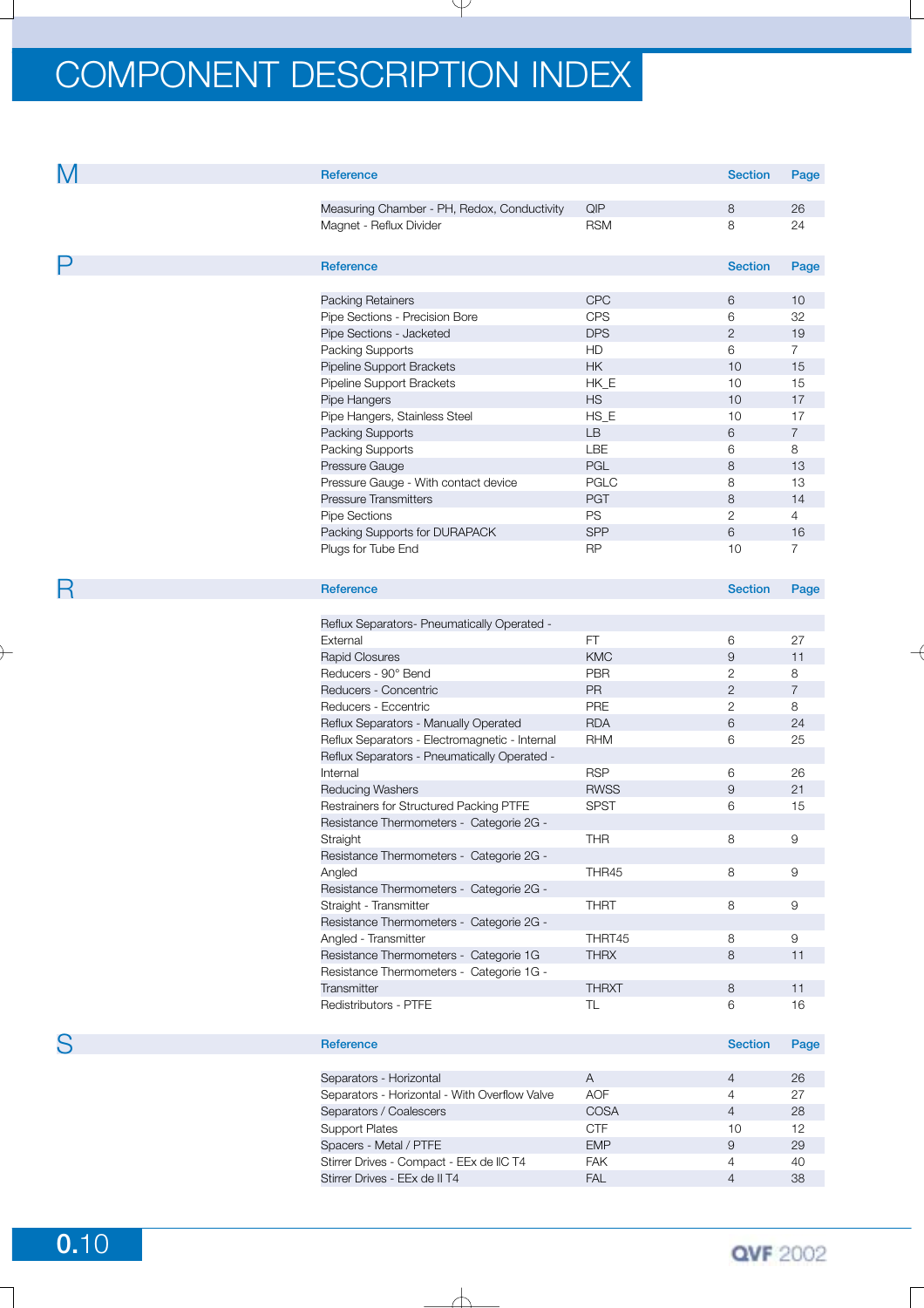| 43 | ۰. |
|----|----|

| <b>Reference</b>                            |              | <b>Section</b> | Page |
|---------------------------------------------|--------------|----------------|------|
|                                             |              |                |      |
| <b>Spray Feed Pipes</b>                     | <b>FD</b>    | 6              | 18   |
| Spray Feed Section                          | <b>FR</b>    | 6              | 18   |
| Suppors - Pipeline                          | <b>HR</b>    | 10             | 16   |
| Supports - Pipeline                         | HR E         | 10             | 16   |
| <b>Spacers</b>                              | <b>PSS</b>   | $\overline{2}$ | 5    |
| Stirrer Drives for Frequency Inverter       | <b>RAE</b>   | $\overline{4}$ | 39   |
| Stirrer Drives - Compact - EEx e II T4      | <b>RAK</b>   | $\overline{4}$ | 40   |
| Stirrer Drives - EEx e II T4                | RAL          | $\overline{4}$ | 38   |
| <b>Support Frames</b>                       | <b>RRD</b>   | 10             | 11   |
| Support Frames - Stainless Steel            | RRD E        | 10             | 11   |
| <b>Structure Bushes</b>                     | <b>RRM</b>   | 10             | 9    |
| Stirrers - Anchor - Glass Coated            | <b>SAE</b>   | $\overline{4}$ | 44   |
| Stirrers - Impeller - Glass Coated          | <b>SIE</b>   | $\overline{4}$ | 44   |
| SIRAN <sup>®</sup> Mouldings and Pressings  | <b>SIRAS</b> | 6              | 9    |
| Spacer Rings for Structured Packing         | <b>SPC</b>   | 6              | 15   |
| Stirrers - Propeller - Glass                | <b>SPG</b>   | $\overline{4}$ | 45   |
| Support Rings for DURAPACK                  | <b>SPS</b>   | 6              | 13   |
| Support Rings for DURAPACK                  | <b>SPSH</b>  | 6              | 14   |
| Stirrers - Propeller - PTFE                 | <b>SPT</b>   | $\overline{4}$ | 43   |
| Spacers                                     | SS           | $\overline{2}$ | 5    |
| Stirrers - Turbine - PTFE                   | <b>STT</b>   | $\overline{4}$ | 43   |
| Support Brackets - Steel                    | <b>SUA</b>   | 10             | 14   |
| Support Brackets - Stainless Steel          | SUA E        | 10             | 14   |
| <b>Support Saddles</b>                      | <b>SUS</b>   | 10             | 15   |
| Support Saddles - Stainless Steel           | SUS E        | 10             | 15   |
| <b>Safety Screens</b>                       | <b>SVH</b>   | 10             | 18   |
| <b>Support Stools</b>                       | <b>UBD</b>   | 10             | 10   |
| Support Rings - Spherical Vessels           | <b>VRSE</b>  | 10             | 14   |
| Structure Tubing - Ground - Stainless Steel | M-RO E       | 10             | 5    |
| Structure Tubing - Galvanised Steel         | <b>RO</b>    | 10             | 5    |
| Structure Tubing - Stainless Steel          | RO_E         | 10             | 5    |
|                                             |              |                |      |

| Reference                                 |              | <b>Section</b> | Page           |
|-------------------------------------------|--------------|----------------|----------------|
|                                           |              |                |                |
| Tee Pieces - Equal - Jacketed             | <b>DPT</b>   | 2              | 21             |
| Tee Pieces - Unequal - Jacketed           | <b>DPTU</b>  | 2              | 21             |
| Tee Pieces - Equal                        | PT.          | $\overline{2}$ | 13             |
| Tee Pieces - Unequal                      | <b>PTU</b>   | $\overline{c}$ | 14             |
| <b>Thermosiphon Units</b>                 | <b>THAO</b>  | 4              | 41             |
| Thermometers - Local Display - Straight   | THL          | 8              | 4              |
| Thermometers - Local Display - 45° Angled | THL45        | 8              | 5              |
| Thermometers - Local Display - 90° Angled | THL90        | 8              | 5              |
| Thermometers - Remote Dial Display        | <b>THLD</b>  | 8              | $\overline{7}$ |
| Thermometers - Remote Dial Display -      |              |                |                |
| <b>With Contact</b>                       | <b>THLDC</b> | 8              | $\overline{7}$ |
| Timer - Electric                          | TMM          | 8              | 25             |
| Timer - Electic - EEx Enclosure           | <b>TMX</b>   | 8              | 25             |
| Timer - Pneumatic                         | <b>TMXP</b>  | 8              | 26             |
| <b>Thermometer Pockets</b>                | <b>TPG</b>   | 8              | 15             |
|                                           |              |                |                |

| Reference                                       |             | <b>Section</b> | Page |
|-------------------------------------------------|-------------|----------------|------|
|                                                 |             |                |      |
| Valves - Bottom Outlet                          | <b>BAS</b>  |                | 17   |
| Valves - Bottom Outlet - Pneumatically Actuated | <b>BASP</b> |                | 18   |
| Valves - Angle - Jacketed                       | <b>DPED</b> | 3              |      |
| Valves - Straight Through - Jacketed            | <b>DPVD</b> |                |      |
| Vessels - Spherical - Jacketed                  | <b>DVSC</b> | 4              | 8    |
| Vessels - Cylindrical - Jacketed                | <b>DVZ</b>  | 4              | 14   |
| Vessels - Cylindrical - Jacketed                | <b>DVZ</b>  |                | 15   |
|                                                 |             |                |      |